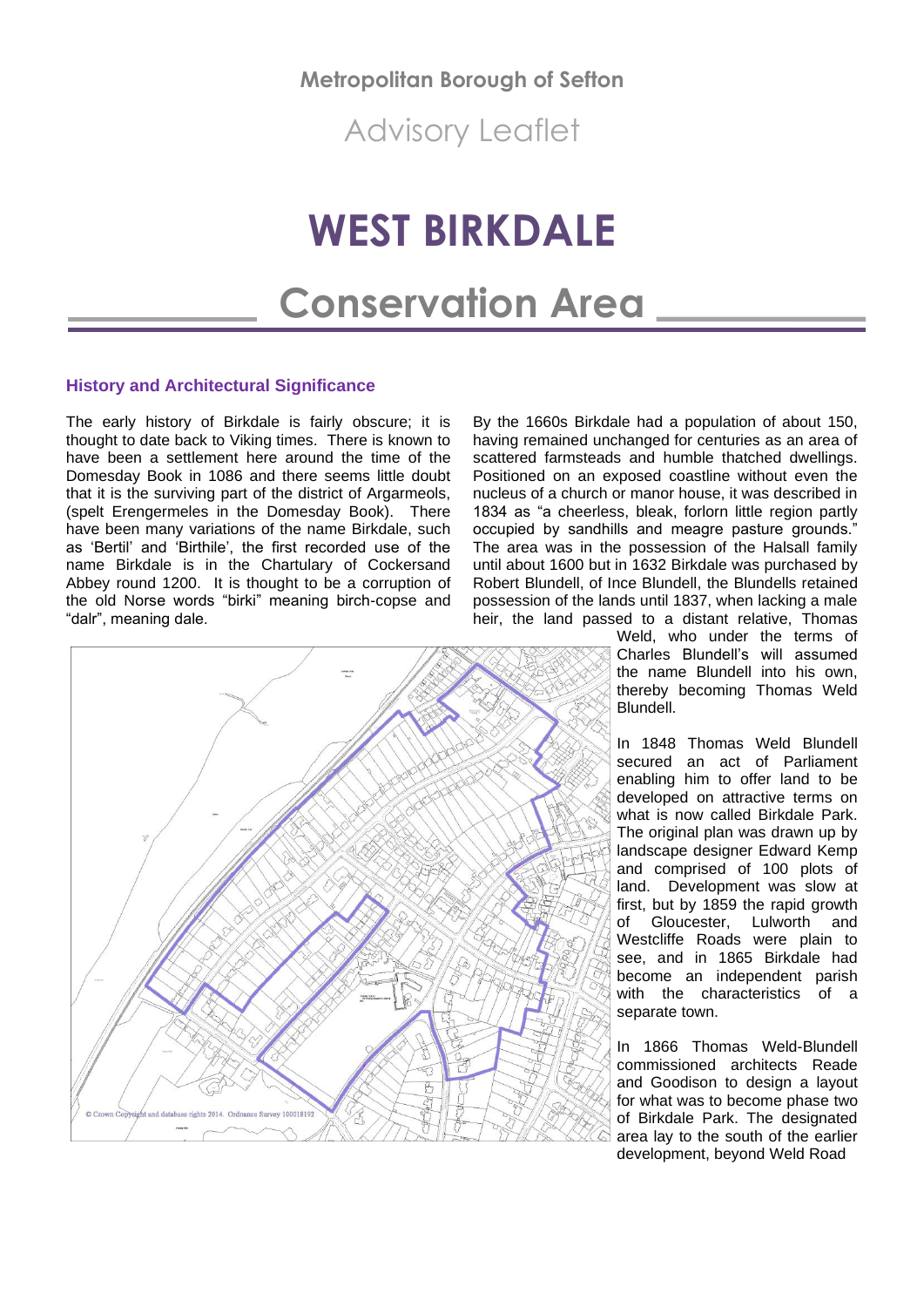where previously housing had finished. This development was planned to comprise around 175 detached houses set in spacious grounds, and a small number of larger buildings, presumably these were intended to be facilities such as schools and hotels. The development was to be centered on a circus, with a series of concentric curved roads and axes radiating out from it. At the very centre was to be a public park. The actual layout of the area that was built did differ from the original Reade and Goodison plan. The buildings shown on the plan were distinctly gothic in character, with steeply pitched roofs with complicated arrangements of gables and towers. From about 1890 onwards housing in what is now West Birkdale conservation area was rapidly constructed.

Between 1851 and 1891 the population of Birkdale grew from 625 to 12,387 people and in 1884 the Southport and Cheshire Lines Extension Railway opened, this included a station at the Birkdale Palace Hotel, the station was located on Palace Road. The act allowing construction of the railway also insisted on the proper setting out of Rotten Row, which had previously been little more than a track, as well as provision of a recreation ground that was to become Victoria Park. In 1912 Southport and Birkdale were merged into a single borough.

The post war years saw a decline in the wealth and status of the area, Birkdale Palace Station was closed in 1952 and the Palace Hotel closed and was demolished in 1969.

## **The Conservation Area**

Sefton Council designated West Birkdale Conservation Area in October 1988; it was extended in 2008 under Section 69 of the Planning (Listed Buildings and Conservation Areas) Act 1990. It is one of four conservation areas in Birkdale; the other three are Birkdale Park, Gloucester Road and Birkdale Village.

The character of West Birkdale Conservation Area is indelibly linked to the impressive range of late Victorian and Edwardian buildings, and its historic development as the second phase of Birkdale Park.

Attractive Victorian and Edwardian buildings are abundant within the conservation area. These are almost universally large houses with long gardens, some of which have been converted into flats. Later buildings were in a more romantic style composed of brick with steeper roofs and half timbering in attractive and ingenious combinations. Round towers adorn some of the more flamboyant Victorian properties. The revival of Tudor/Elizabethan style with smooth red Accrington brick and black and white half timbered upper floors, marked the development of later Victorian houses in the 1880s and this architectural treatment remained popular through into the 1930s. Development

spread from Lulworth Road, Beach Road, Westbourne Road, Grosvenor Road, Lancaster Road, Waterloo Road towards Selworthy Road.

The conservation area is notable within the Birkdale area for its relatively cohesive townscape formed of late Victorian and Edwardian houses set in large gardens, Southport paviors, brick boundary walls and mature trees.



#### **Additional Planning Powers**

It is not the intention of the Council to prevent all change in the conservation area, but rather to ensure that new developments, alterations or extensions are in keeping with its historic character and any harm is balanced against wider public benefits.

Conservation Area status means that the Council possesses a number of statutory powers to safeguard against some changes. These are special planning controls which relate to specific works which would normally be considered 'permitted development', i.e. works which would not require planning consent.

Within the Conservation Area the following additional planning powers apply:-

#### **If a building is a Listed Building additional special controls will also apply.**

• Any proposal involving the demolition of any building, wall or other structure within the Conservation Area (with minor exceptions) will require planning permission.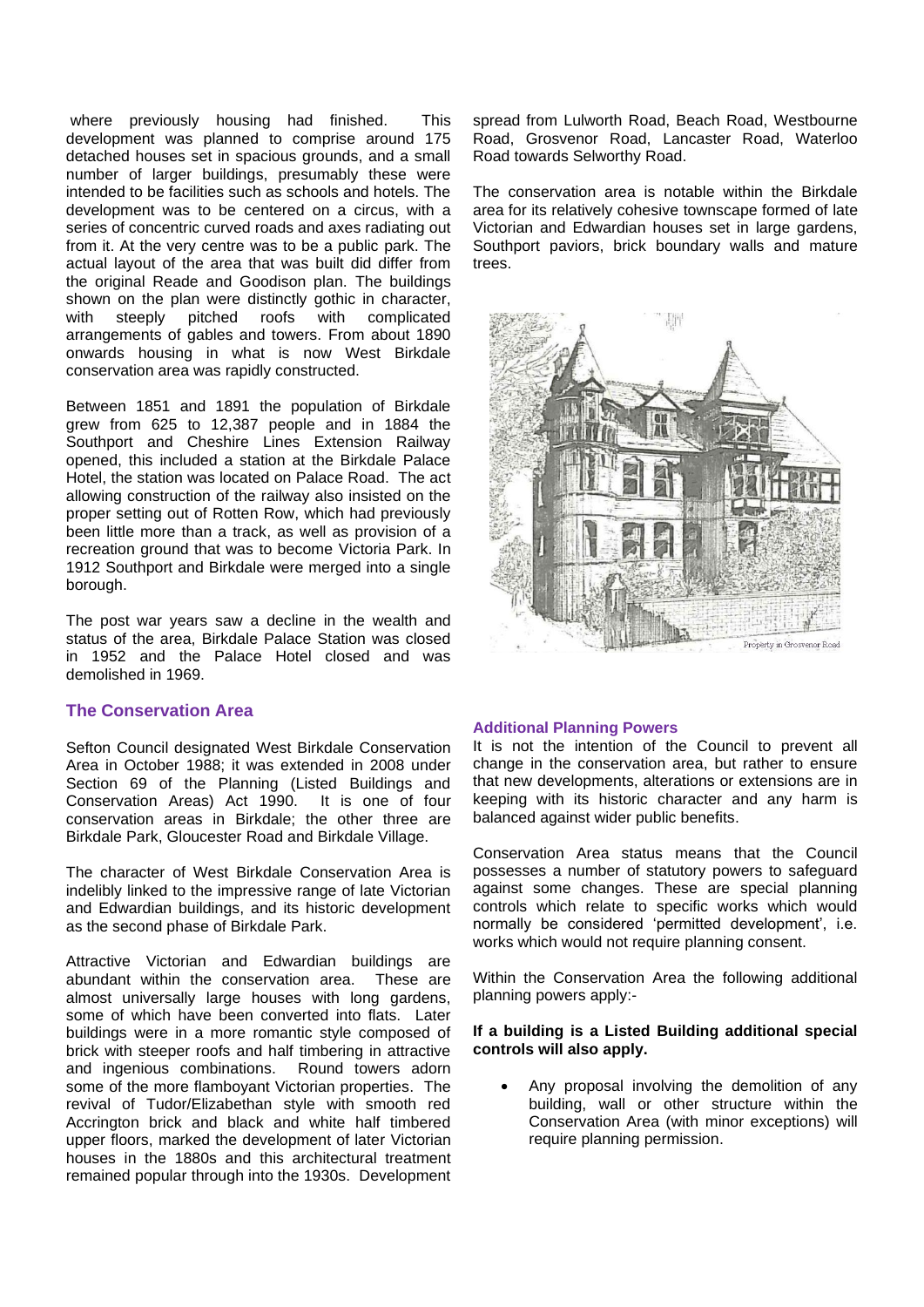- Anyone wishing to cut down, top, lop or uproot a tree with a stem diameter of 75mm or greater measured at 1.5m above ground level must give the Local Planning Authority six weeks written notice of their intention to do so (a "Section 211 notice" under the Town and Country Planning Act 1990) subject to specific exemptions. Within this time the Authority may grant consent for the proposed work, or they may consider making a Tree Preservation Order. It is an offence to carry out tree works without permission.
- There are greater restrictions over 'permitted development' rights for the alteration and enlargement of dwellinghouses, and on the provision, alteration or improvement of outbuildings within their curtilage. Development to the side of buildings, or two storey development to the rear will require planning permission.
- Dormer windows will require planning permission, and in some cases, other changes to roofs and chimneys may require planning permission.
- The cladding of any part of external walls in stone, artificial stone, pebble dash, render, timber, plastic or tiles requires planning permission.
- Planning permission is needed for satellite dishes where they are to be located on a chimney, wall or roof slope which faces onto a highway.
- Micro-generation (e.g. wind turbines/solar panels) installations will require planning permission in some cases.

For up to date advice on what needs planning permission go to [www.planningportal.gov.uk](http://www.planningportal.gov.uk/) In determining applications for the development of land and alterations or extensions to buildings within the West Birkdale Conservation Area the Council will pay special regard to:-

- The retention, replacement and restoration of historical details and features of the buildings and their gardens including layout, boundary walls and landscaping.
- The design and detail of extensions and alterations to existing buildings, which will be expected to be sympathetic to the architectural and historic character of the building as a whole and to the setting of that building.
- The design of any new building (including form, massing, scale and materials) and its integration with its immediate surroundings and the special architectural and visual qualities of the Conservation Area.
- The retention and preservation of existing trees and the provision of further appropriate landscaping.
- The retention and enhancement of views into and out of the area, vistas within the area and the general character and appearance of the street scene and roofscape.

# **Guidance Notes for planning applications and use of materials:**

# **Pre-Application Advice**

You can request advice from the planning department prior to submitting a formal application. In some cases we make a charge for this service. Forms are available on the Council's website.

### **Planning Applications**

A Heritage Statement will be needed to support your planning application, this should include an explanation of what the significance of the property is, and what impact the proposals have on that significance.

Outline applications will not usually be considered.

#### **Demolition**

The demolition or redevelopment of any building of individual or group value will not be permitted unless the Local Planning Authority is satisfied that the building cannot be used for any suitable purpose and it is not important enough to merit the costs involved in its preservation. Any consent to demolish would normally be conditional on the building not being demolished before a contract is made to carry out redevelopment. This redevelopment must be of a high standard of design.

#### **New development on vacant sites**

Any new development should be conceived with the original layout, architectural character and scale of the area in mind. Early discussions with the Planning Services are advised prior to any design work being commenced. The services of a qualified architect are strongly recommended.

#### **Conversion of existing buildings**

Where planning permission to convert buildings into new uses is sought, the new use and internal layout of the building should be carefully considered. Particular attention will be paid to the building's external appearance, character of the building, use of materials, the layout of gardens and car parks and the position of bin stores.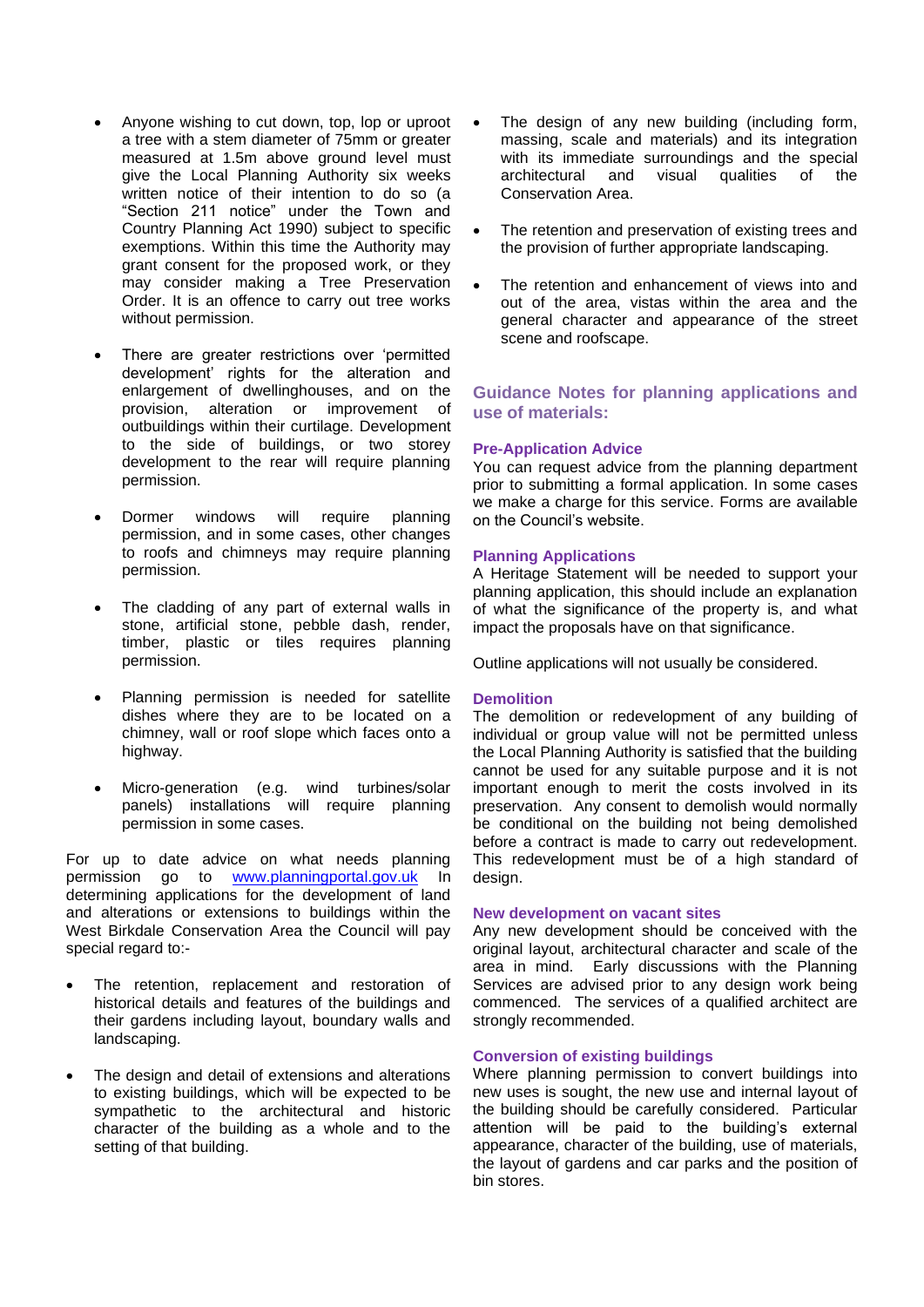Every effort should be made to minimise external alterations, such as fire escapes and new windows (including dormer windows). Where external changes are required it should be made to a non-prominent elevation. Alterations or extensions should use the carefully chosen materials that match/complement the building. Again, the services of a qualified architect are strongly recommended.



# **External alterations to existing buildings including extensions**

The following deals with some of the details of alterations and extensions to buildings.

#### **Windows**

There are a number of types and styles of original windows in the area. They should be retained and renovated where possible. If all or part of any window needs to be replaced it should match the original design. Care should be taken to ensure that 'reveals' are retained. This is important for practical (weather protection) as well as aesthetic reasons. If additional windows are essential, they should be restricted to the non-prominent elevations. Their size and proportion should match the original windows.

When repairing/replacing windows care must be taken to retain and restore details. Imitation 'leaded' lights should always be avoided whilst aluminium and UPVC windows have a different surface finish, are likely to

have different detailing and proportions to the existing and consequently are likely to detract from the character of the building.

#### **Dormer Windows**

New dormer windows are not generally accepted on principle elevations. Any new dormer windows should be well-proportioned, designed to complement the character of the building and kept to non-prominent elevations. Any new cladding must match roofing materials.

#### **Wall Surfaces**

Brickwork and stonework should not be painted or rendered. Areas of brickwork or stonework requiring renewal should be repaired or replaced in their original form or pattern. Brick pointing should be compatible with existing construction, which is generally flush finish. Repointing should be carried out with lime mortar rather than cement to prevent softer bricks from deteriorating. Where stonework is to be cleaned, professional advice should be sought as the incorrect choice of treatments can result in damage.

Brick and terracotta features such as keystones, corbels, finials and leaf designs should be retained wherever possible. Cladding of brickwork in stone, artificial stone, pebble dash, render, timber, plastic or tiles is not permitted for practical as well as aesthetic reasons and the use of bright obtrusive colours for stucco render should be avoided. If missing or damaged, stucco or plaster mouldings and similar details should be replaced in their original form or pattern. Care should be taken to use correct mixes and finishing coats.

#### **Roofs**

Original rooflines and profiles should be maintained. Any renewals or repairs should use reclaimed or new materials to match the original roof covering. Care should be taken to retain roof features such as decorated ridge tiles, eaves and gables details.

#### **Chimneys**

In most cases, the original chimney stacks and pots form an integral part of the design of buildings and create an interesting 'roofscape'. It is important, therefore, to opt for repairing rather than dismantling stacks if no longer in use. If the stacks become unsafe, then they should be taken down and rebuilt to the original height and design taking care to replace chimney pots.

#### **Satellite Dishes and Aerials**

Aerials and satellite dishes should be located as sensitively as possible and should avoid main street elevations.